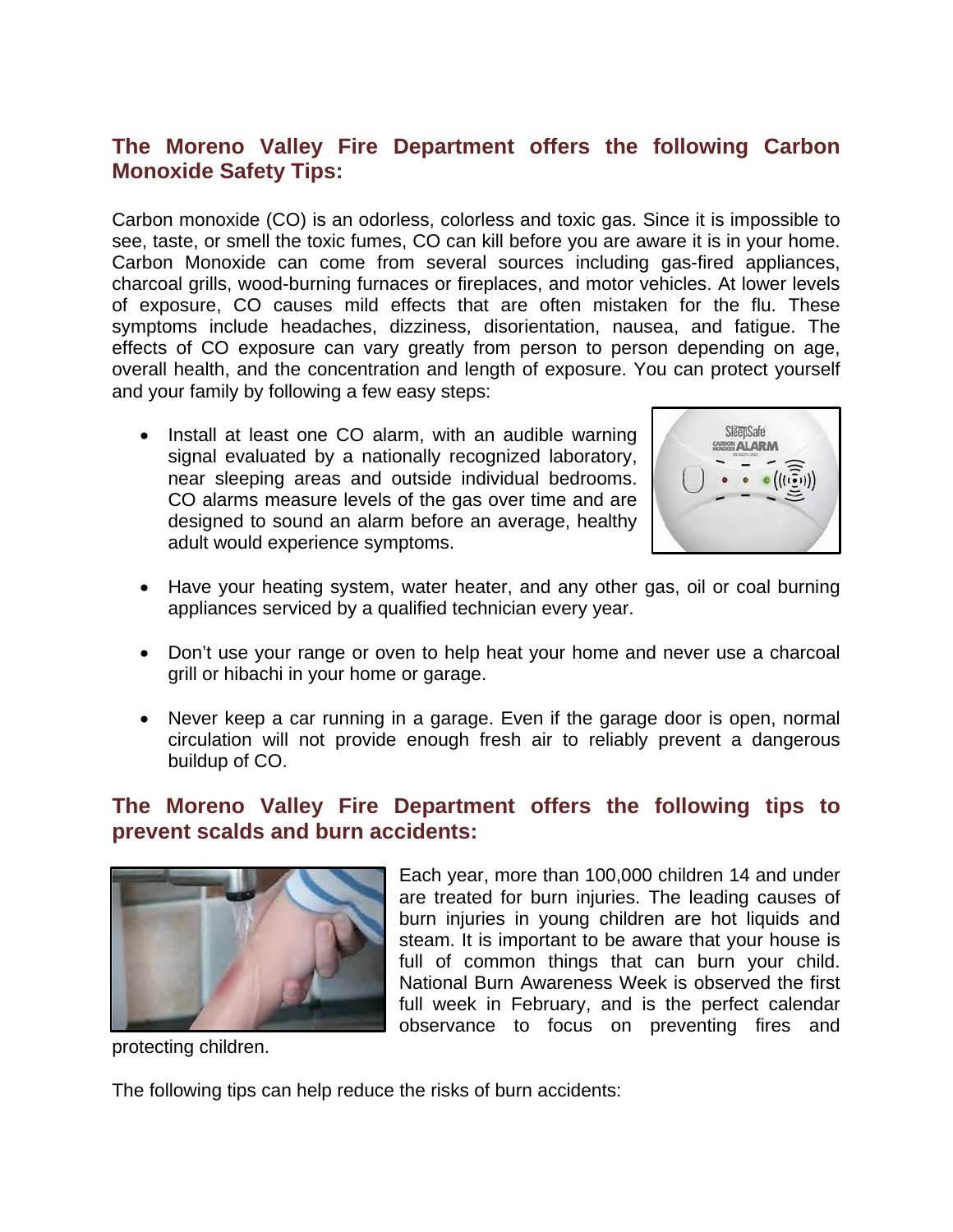#### **Reduce water temperature**

- Set the hot water heater to 120 degrees. If you rent, ask your landlord to do it.
- Consider putting anti-scald devices on faucets. A child's skin burns at lower temperatures and more quickly than adult skin.

### **Establish a "Kid-Free Zone"**

- Make the stove area a "Kid- Free Zone" (3 feet is a good distance). Mark it on the floor with bright tape so your child knows the danger zone.
- Always stay in the kitchen when your children are there.
- Do not hold children while cooking or while carrying hot foods or liquids.
- Cook with pots and pans on back burners; turn handles away from the front.
- Do not place hot foods or liquids near the counter or table's edge.

#### **Test food and drink temperature**

- Taste cooked food and heated liquids to make sure they're not too hot.
- Never microwave a baby's bottle. Drinks heated in a microwave may be much hotter than their containers.

#### **Remove items that burn**

- Teach your child to never touch matches or lighters. Store these items in locked cabinets and do not use these items for fun —children can imitate you.
- Keep children away from candles and other open flames.
- Keep cords out of your children's reach.

# **The Moreno Valley Fire Department would like to offer important flood preparedness information:**

The Office of Emergency Management would like to remind everyone floods are one of the most common hazards in Riverside County. They can cause injury, death property damage and even contaminate drinking water and cause electrical disruptions which can severely impact the City of Moreno Valley. All floods are not alike and can develop slowly over time but can also progress very quickly



in just a few minutes. Flash floods often have a dangerous wall of rapidly moving water that carries rocks, mud, and debris and can sweep away anything in its path. Be aware of flood hazards no matter where you live, but especially if you live in low lying areas, near water or even near flood prone areas or intersections. Do not attempt to cross an area or intersection that appears to be flooded but rather find an alternate route of travel.

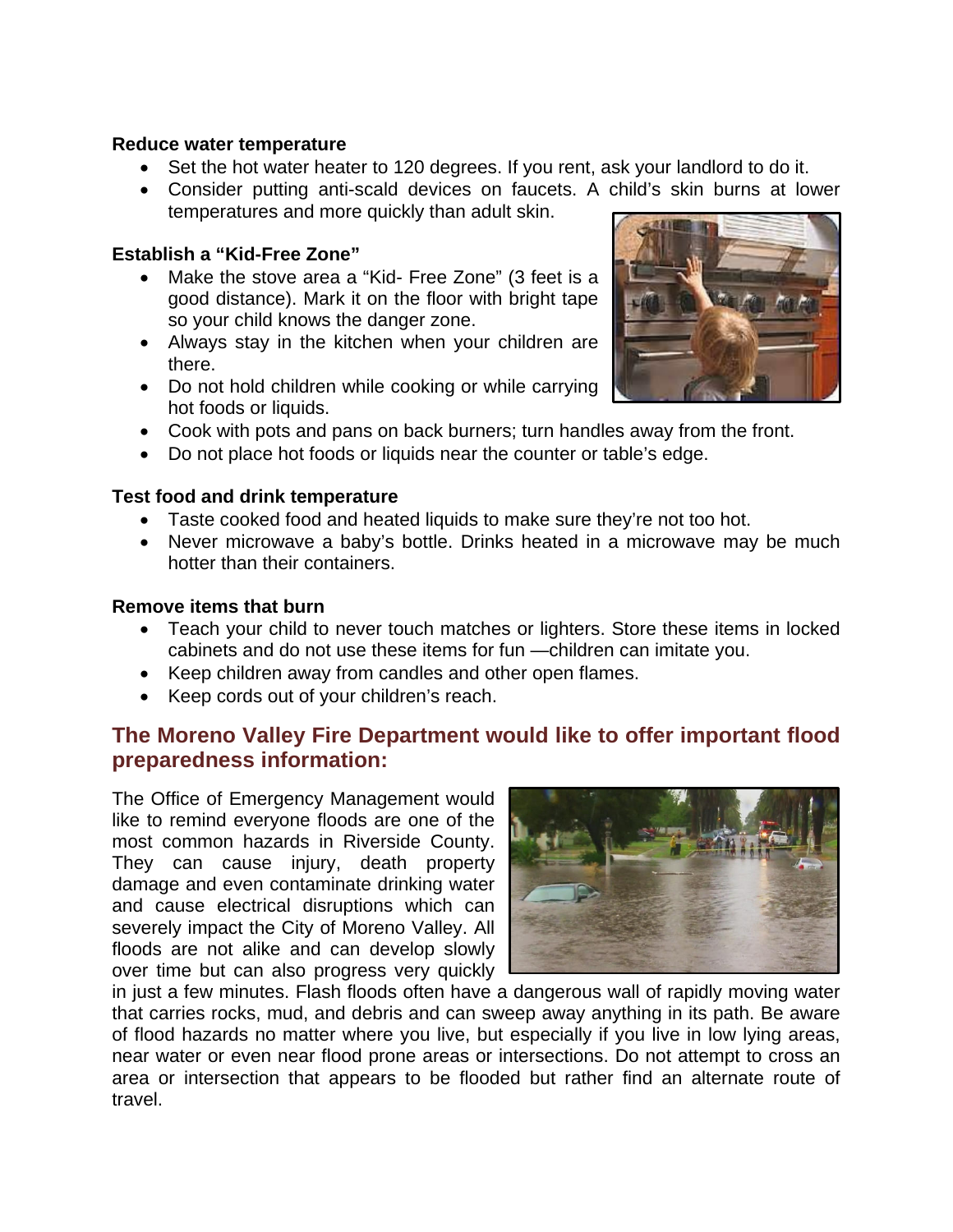### **Before the Flood Warning or Watch**

Be prepared to respond to flooding by taking the following actions before rains and flooding begin:

- Assemble emergency supply kits for your home, workplace, and vehicle.
- Store a seven-day supply of food and water (at least one gallon per person, per day) in closed, clean containers.
- Gather filled sandbags.
- Be sure to have plastic sheeting on hand.
- Teach children not to play in or near rivers, streams, or other areas of potential flooding.
- Identify safe routes from your home or work place to high, safe ground. Determine whether you can use these routes during flooding or storms. Be familiar with your geographic surroundings.

## **During the Flood**

- Avoid unnecessary trips.
- Do not drive or walk through moving water. You can be knocked off your feet in as little as 6 inches of water.
- Do not "sightsee" or enter restricted areas.
- Stay away from streams, rivers, flood control channels and other areas subject to sudden flooding.
- Move to higher ground if you're caught by rising waters.
- Use the phone only to report dangerous conditions or emergencies that are life threatening.

## **What are Flash Floods?**



Flash floods are short-term events, occurring within 2 hours of the start of high intensity rainfall. A flash flood is a rapid stream rise. Flash flood damage and most fatalities tend to occur in areas immediately near a stream, creek, river or flood prone areas and intersections. In addition, heavy rain falling on steep terrain can weaken soil and cause mud slides, damaging homes, roads and property. Flash floods occur when slow moving or multiple thunderstorms happen over the same area. When storms move

faster, flash flooding is less likely since the rain is distributed over a larger area.

### **When a flash flood WATCH is issued**

• Watch for signs of flash flooding and be ready to evacuate on a moment's notice.

## **When a flash flood WARNING is issued**